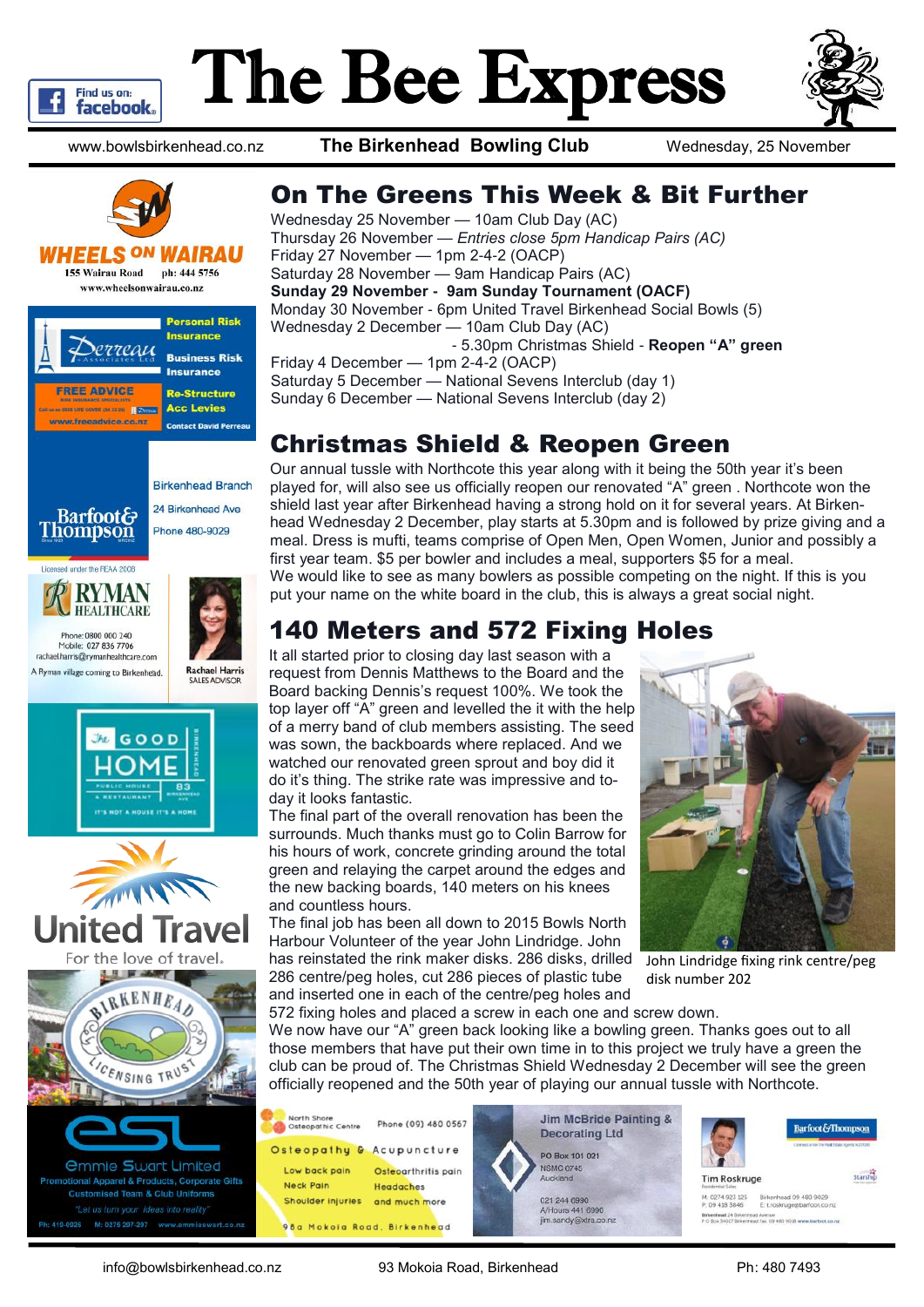www.bowlsbirkenhead.co.nz **The Birkenhead Bowling Club** Wednesday, 25 November 2015

### $\mathcal{G}$ albraith  $\mathcal{G}$  **PLUMBING &**



**Family** 



486.0288 Office 4 Fred Thomas Drive, Ta



180 Mokoia Road, Birkenhead Open: Mon - Sun 7.00am - 10.00pm



www.dils.co.nz



www.ugl.co.nz



A I and Firm Able to Describe a Full R. **PH 489 3188 FAX 486 4626** 



**Design & Manufacture High Quality Durable** Whiteboards **Noticeboards Educational Furniture** Over 25 years www.3dproducts.co.nz New Zealand made

### Dick Bree Triples

Jimmy Jandals, Daymon Pierson and Jack Huriwai made the last 8 of the Dirk Bee Triples and play Sunday 29 November at Sunnybrae. Supporters welcome.

### Your Club Needs You, Interclub

It's that time in the bowling season again, Interclub. This year we have teams in both the men's' and women's and in both divisions. The selector have put their necks out and are entering more teams than we have in the past years. This is to enable all our members the opportunity to experience the competitive nature that is interclub.

If you wish to be part of interclub and represent our club put your name on the white board in the club.

### Club Membership Draw

Drawn Wednesdays between 4.30pm - 5.30pm, and Fridays between 5.30 - 6.30pm. Members must be present at the draw to claim the prize.

Happy hour Wednesdays 4.30pm - 5.30pm (note: no happy hour on open tournament Wednesdays)

### Friday Club Nights

Merv "The Swerve" spins the raffles from around 4.30 onwards Happy hour 5 - 6pm. Free Nibbles around 6pm Club Membership draw between 5.30 - 6.30pm Bring a friend along, they may enjoy it and join as a social member or a 1st year bowler!!

## Spotlight on Sponsors

Each week we focus on one of our sponsors, this week it's our friend Graeme Rutherford's Wheels On Wairau. Wheels On Wairau have been with us for a few years now sponsoring a Sunday Tournament each season with Graeme handing out a few surprise prizes at the conclusion of the day. Many club members have purchased cars and regularly use the vehicle service centre at Wheels On Wairau in recent years and the reports back are all good. Thanks Wheels On Wairau for your continued support. *From Wheels On Wairau website*

#### **Who we are**

Wheels On Wairau is a used vehicle sales business in the heart of Wairau valley, Glenfield, established in late 1997.

We specialise in late model, low mileage Japanese imported vehicles which have been AA appraised with all the km's AA certified. However we can source most types of vehicles as we hand pick all our stock direct from Japan which we visit monthly.

Our philosophy is quite simple, high turnover and low margins which gives us the luxury of fresh stock arriving weekly direct from Japan to provide a constant flow of cars to our clients.

#### **What we can do for you**

We can offer to trade your car in, offer competitive finance packages, chiefly through Marac Finance. In addition we now have a fully

equipped workshop with qualified technicians who can cater for all your mechanical and servic-



ing needs at extremely competitive prices, check our service page. We usually have between 60 - 80 cars in stock at any one time, to provide an extensive range of cars, station wagons, hatches, vans and 4wd's.

All vehicles that are sold have been fully serviced, have band expanders and include on road costs.

Founders Phillip Heald and Graeme Rutherford have created a relaxed and friendly atmosphere, making it an enjoyable experience to purchase a car.

#### **Wheels On Wairau**

155 Wairau Road, Wairau Valley, Auckland, New Zealand **Ph** 0800 884 440 **Fx** 09 444 5758 **Web** www.wheelsonwairau.co.nz

www.wheelsonwairau.co.nz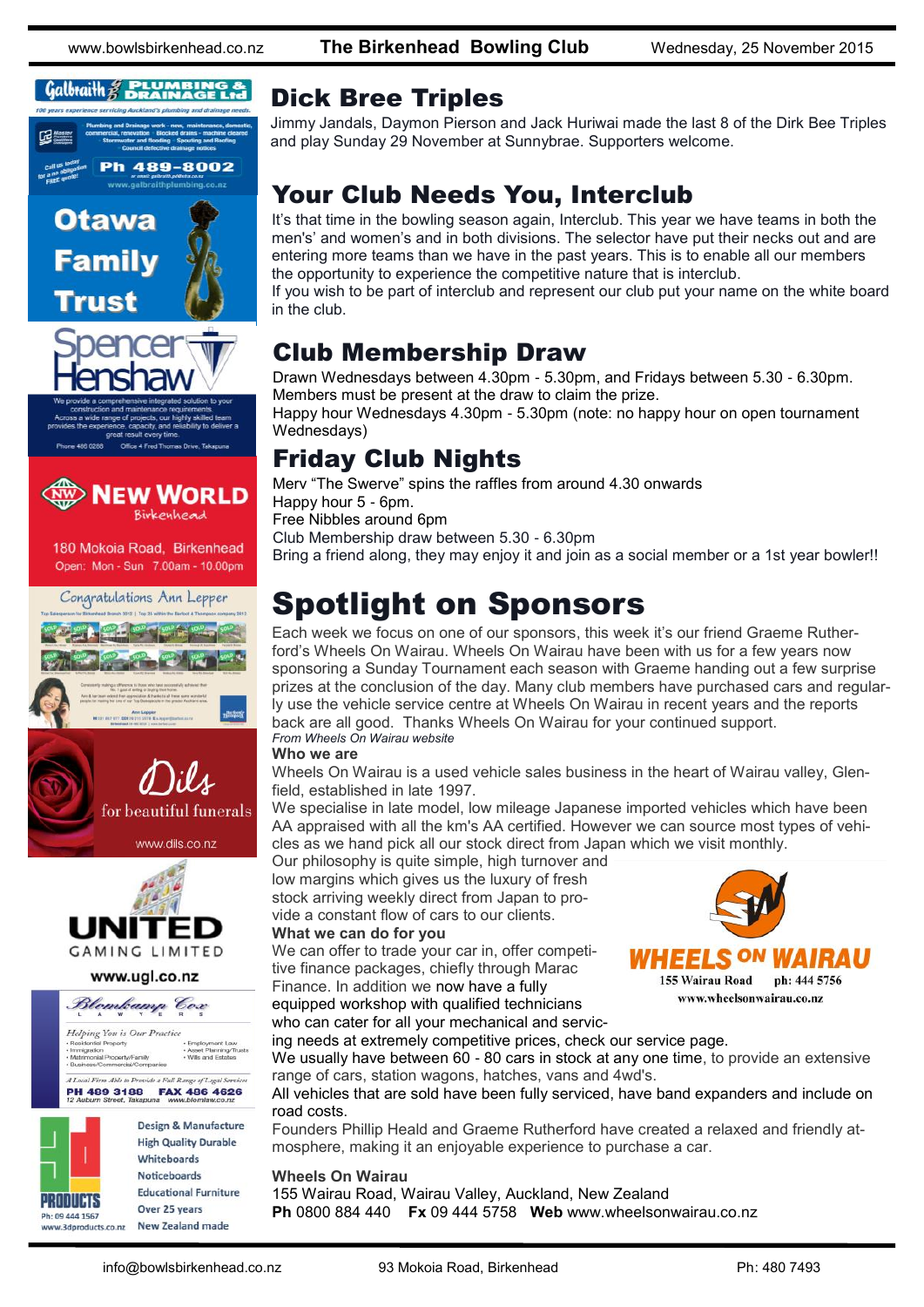www.bowlsbirkenhead.co.nz **The Birkenhead Bowling Club** Wednesday, 25 November 2015



# **Birkenhead New Year Mixed Classic**

**(Open Teams Mixed Fours, play Fours & Pairs)** 

# **Saturday 2 & Sunday 3 January 2016**

**Start 9am Saturday & Sunday** 



## Morning tea & buffet lunch provided both days

\$180 per team Limited to the first 32 paid up teams

Entry forms available from the club, www.bowlsbirkehead.co.nz or enter by phone/txt 021 02028080

**Tournament Partner:** 



Retirement living and care at its best!

Proud to sponsor the **KIDS CHRISTMAS PAR Birkenhead Bowling Club** 

**Tim Roskruge** 0274 923 125 AH 09 418 3846 roskruge@barfoot.co.nz Office 09 480 9029 | barfoot.co.nz

## **Barfoot&Thompson**

info@bowlsbirkenhead.co.nz 93 Mokoia Road, Birkenhead Ph: 480 7493